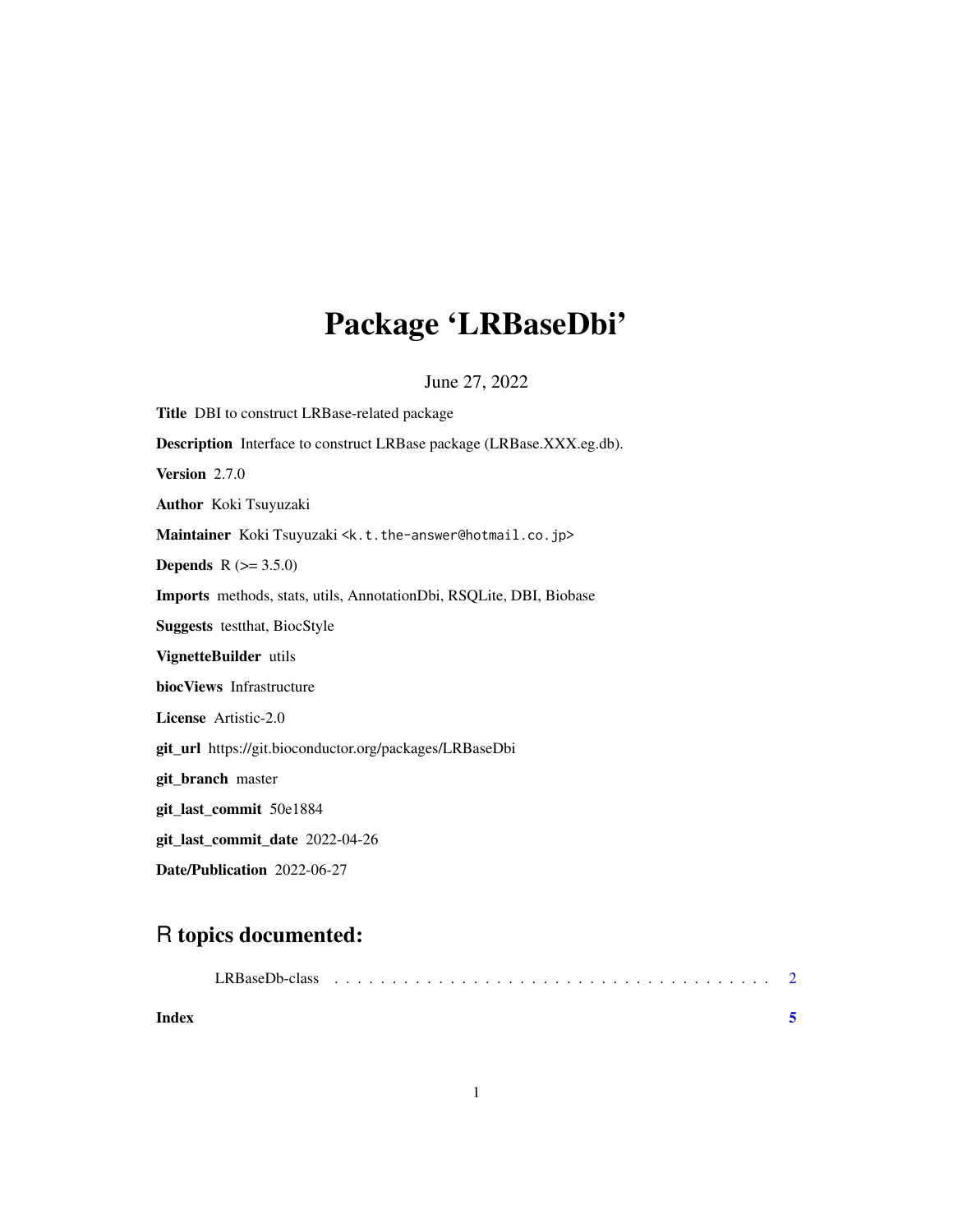<span id="page-1-0"></span>

#### **Description**

LRBaseDb is the simple class for providing the relationship between Entrez gene IDs and LRBase IDs. It provides the database connection and easily accessible with columns, keytypes, keys and select. Some users may use additional functions such as dbconn, dbfile, dbschema, dbInfo, species, lrNomenclature, lrListDatabases, and lrVersion for much complex data acquisition.

columns shows which kinds of data can be returned for the LRBaseDb object.

keytypes allows the user to discover which keytypes can be passed in to select or keys and the keytype argument.

keys returns keys for the database contained in the LRBaseDb object . This method is already documented in the keys manual page but is mentioned again here because it's usage with select is so intimate. By default it will return the primary keys for the database, but if used with the keytype argument, it will return the keys from that keytype.

select will retrieve the data as a data.frame based on parameters for selected keys, columns, and keytype arguments.

dbconn returns the connection with database in the package.

dbfile returns the absolute path sqlite file is saved.

dbschema returns the database schema.

dbInfo returns the many meta information about the package.

species returns the species name.

lrNomenclature returns the scientific name.

lrListDatabases returns the list of databases to correspond Gene ID of ligend gene and Gene ID of receptor gene.

lrVersion returns the version of LRBaseDb.

#### Usage

```
columns(x)
keytypes(x)
keys(x, keytype, ...)
select(x, keys, columns, keytype, ...)
dbconn(x)
dbfile(x)
dbschema(x, file = ", show.indices = FALSE)
dbInfo(x)
species(object)
lrNomenclature(x)
lrListDatabases(x)
lrVersion(x)
```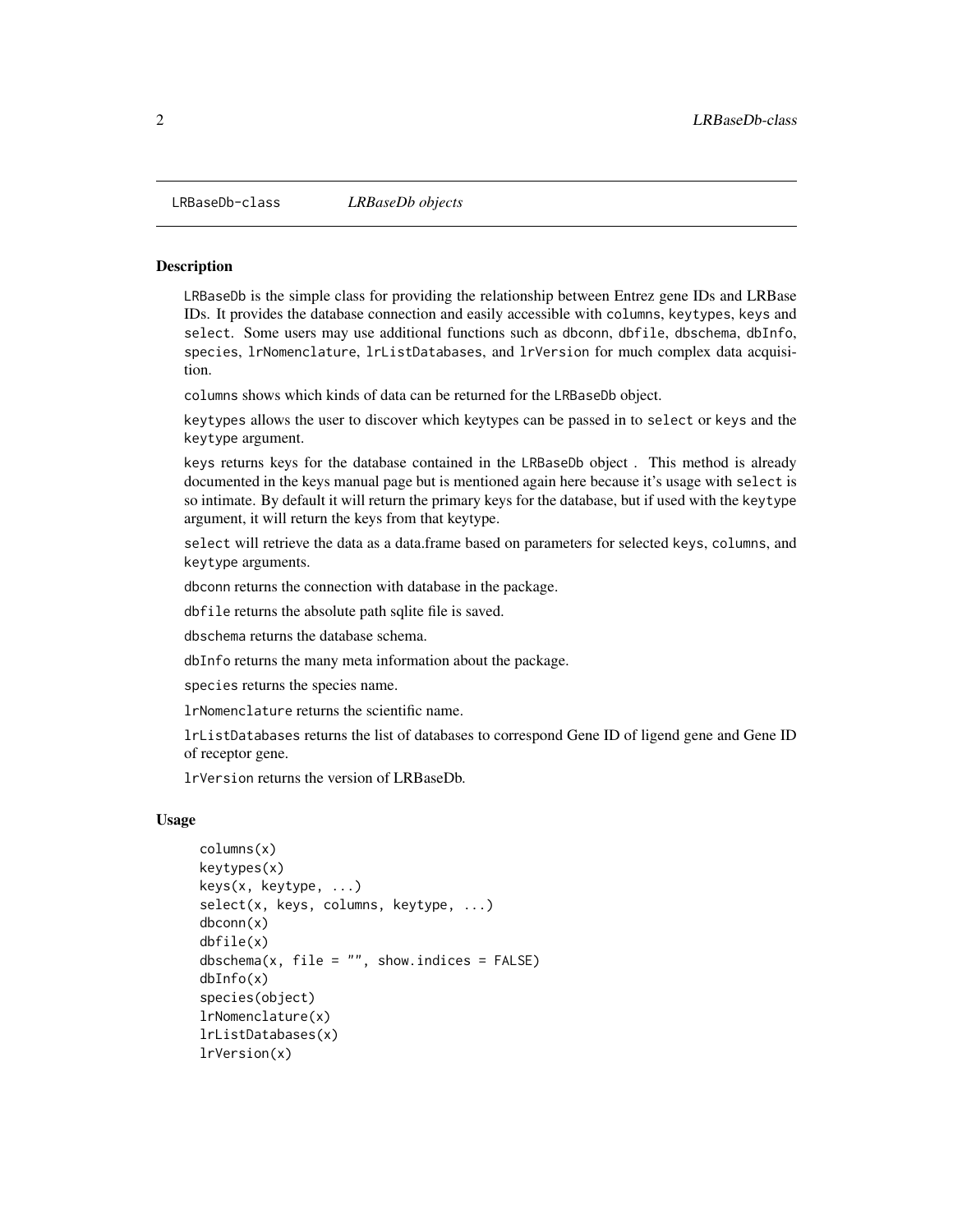#### <span id="page-2-0"></span>LRBaseDb-class 3

#### Arguments

| $\mathsf{x}$ | the LRBaseDb object converted by LRBaseDbi:: LRBaseDb.                                                                                                                                                                                 |
|--------------|----------------------------------------------------------------------------------------------------------------------------------------------------------------------------------------------------------------------------------------|
| object       | same as x                                                                                                                                                                                                                              |
| keys         | the keys to select records for from the database. All possible keys are returned<br>by using the keys method.                                                                                                                          |
| columns      | the columns or kinds of things that can be retrieved from the database. As with<br>keys, all possible columns are returned by using the columns method.                                                                                |
| keytype      | the keytype that matches the keys used. For the select methods, this is used to<br>indicate the kind of ID being used with the keys argument. For the keys method<br>this is used to indicate which kind of keys are desired from keys |
| $\ddots$ .   | other arguments.                                                                                                                                                                                                                       |
| file         | The file argument must be a connection, or a character string naming the file<br>to print to (see the file argument of the cat function for the details).                                                                              |
| show.indices | The CREATE INDEX statements are not shown by default. Use show. indices=TRUE<br>to get them.                                                                                                                                           |

#### Value

keys, columns, keytypes, dbfile, dbInfo, species, and lrNomenclature each return a character vector or possible values. select, dbschema, lrListDatabases, and lrVersion each return a data.frame. dbconn returns database connection.

#### Author(s)

Koki Tsuyuzaki

#### See Also

[dbConnect](#page-0-0)

#### Examples

```
# library("LRBaseDbi")
# library("AnnotationHub")
# # Data retrieval from AnnotationHub
# ah <- AnnotationHub()
# dbfile <- query(ah, c("LRBaseDb", "Sus scrofa", "v001"))[[1]]
# # Constructor
# LRBase.Ssc.eg.db <- LRBaseDbi::LRBaseDb(dbfile)
# # show
# LRBase.Ssc.eg.db
# # dbconn
```

```
# dbconn(LRBase.Ssc.eg.db)
```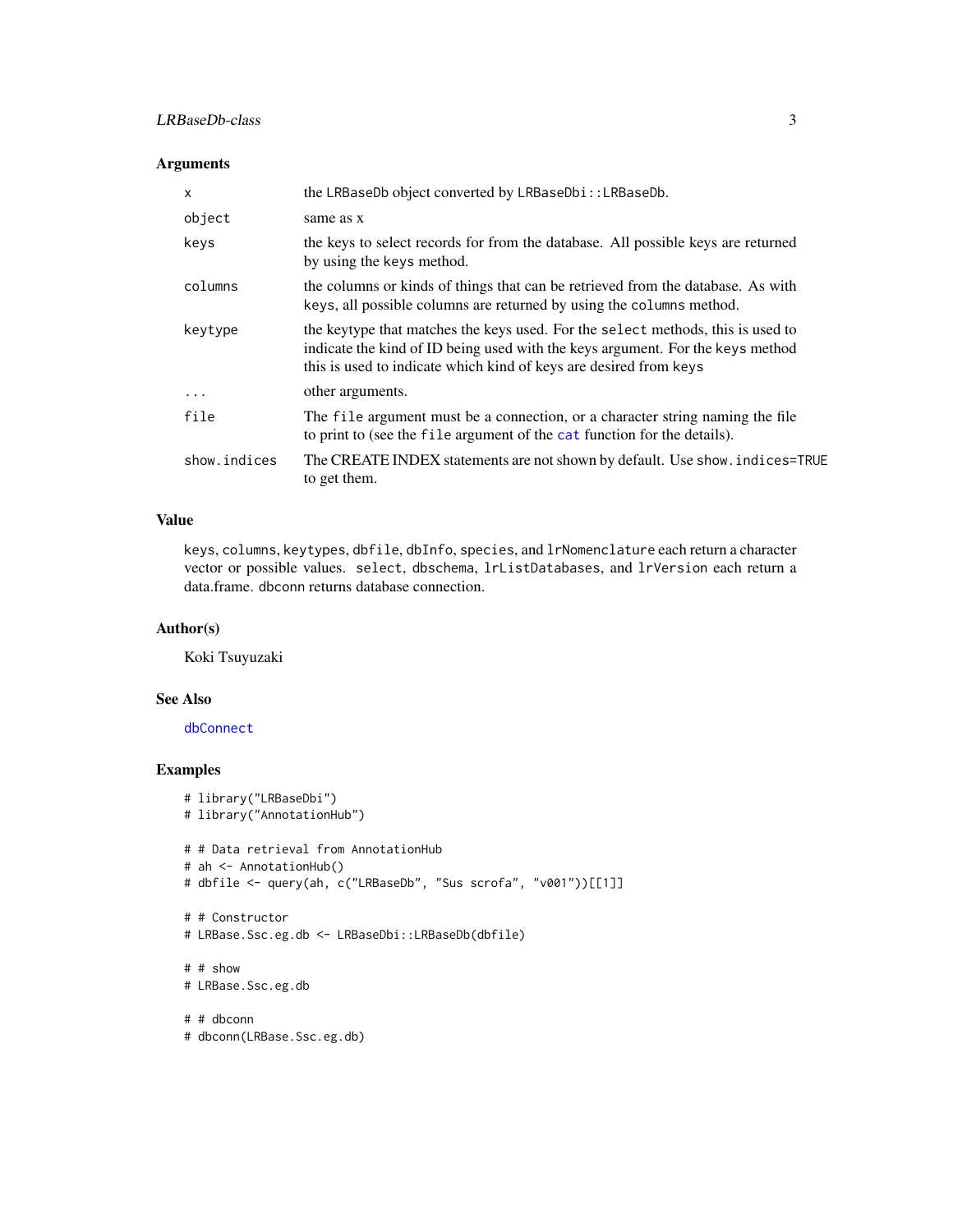#### 4 LRBaseDb-class

# # dbfile # dbfile(LRBase.Ssc.eg.db) # # dbschema # dbschema(LRBase.Ssc.eg.db) # # dbInfo # dbInfo(LRBase.Ssc.eg.db) # # species # species(LRBase.Ssc.eg.db) # # lrNomenclature # lrNomenclature(LRBase.Ssc.eg.db) # # lrListDatabases # lrListDatabases(LRBase.Ssc.eg.db) # # lrVersion # lrVersion(LRBase.Ssc.eg.db) # # columns # cols <- columns(LRBase.Ssc.eg.db) # # keytypes # kts <- keytypes(LRBase.Ssc.eg.db) # # keys # ks <- keys(LRBase.Ssc.eg.db, keytype="GENEID\_L")[seq(10)] # # select # out <- select(LRBase.Ssc.eg.db, # columns=cols,

- # keys=ks,
- # keytype="GENEID\_L")